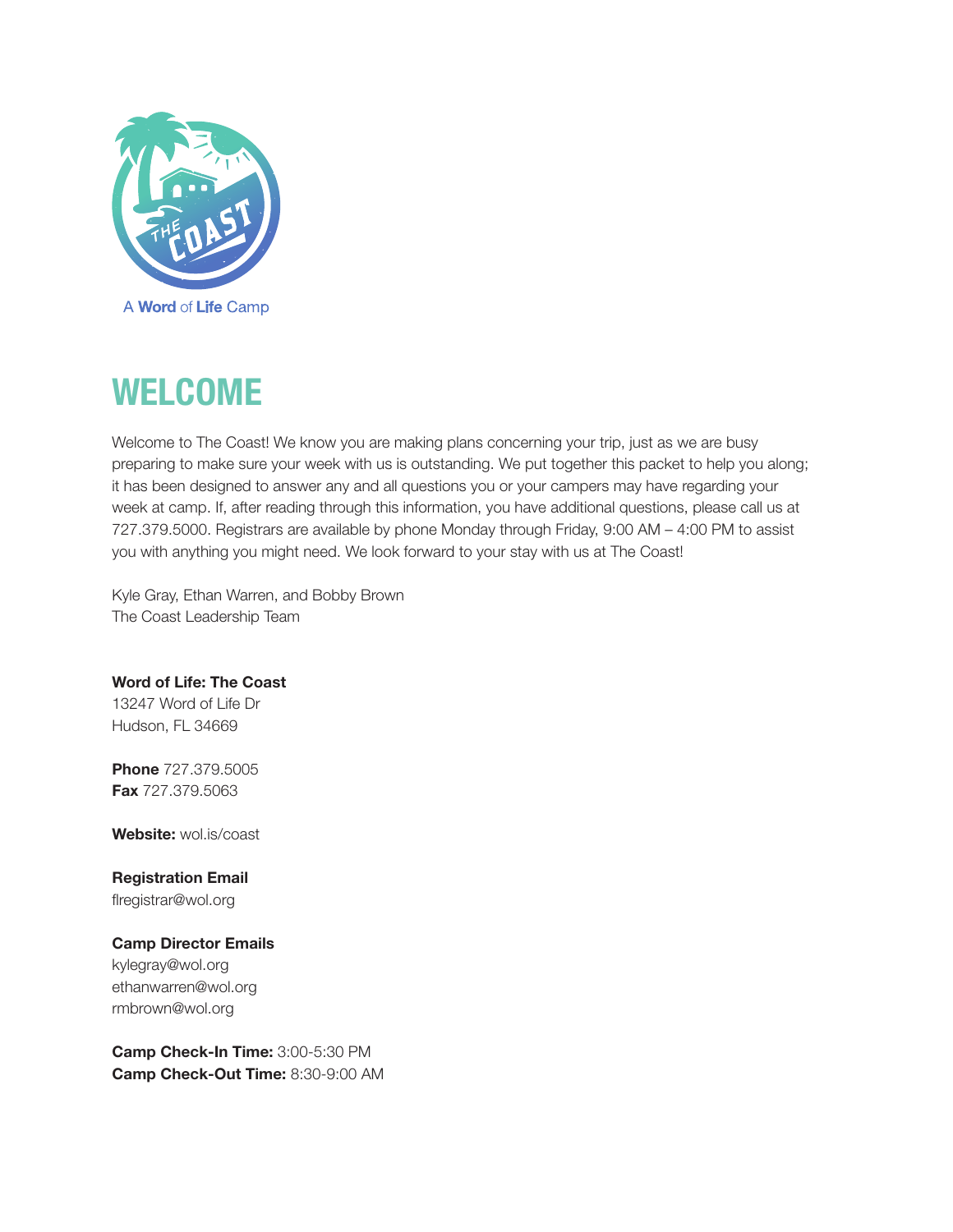# CHECKLIST

## WHERE TO START

- Register your campers online at wol.is/coast. You will need a \$75 deposit per camper when you register. You will not need all of the detailed camper information at this point – just an estimated number of campers. You may also pre-pay for camp activities at this time.
- Check your email for confirmation and important details.
- Please call our Registrar at 727.379.5005 to make room reservations in the conference center for your adults. You will not be able to reserve adult rooms online. A leader discount is available if you bring at least 10 campers.
- Download the Camp Information Packet at wol.is/coast. Click on the information tab > click get your forms > scroll down to other information > click on the summer camp info packet.
- Download the Accommodations and Pricing Sheet at wol.is/coast. Click on Dates and Pricing and go to the bottom of the page.

## TWO WEEKS PRIOR TO ARRIVAL

- Youth leaders and parents of individual campers must log on to their online account and enter the detailed information for each camper.
- Enter special housing requests into the camper information in your online account. If you are a large church and have specific requests for housing your students (12 per cabin), please email or fax them to us at this time. Only group leaders are allowed to make any changes to the group reservation.
- Email or fax to our Registrar your **adult** information names of adults and children in each conference center room. Include ages of children. FAX: 727.379.5063
- Call the front desk at 727.379.5000 to set up a camper bank account or prepay for camp activities for each camper.
- Electronic Health Forms must be submitted 2 weeks prior to arrival. Your camper must have a completed health form in order to participate in camp activities.
- Access and complete the Online Camper Health Form by following the steps below:
	- 1. Log into your account
	- 2. Click on The Coast 2022 Reservation Number
	- 3. This will take you to the page with the name of each camper. Click on "Health Form" at the far right of the camper name.
	- 4. Complete each step of the health form. Sign at the bottom. Submit.
	- **5. Group Leaders** you may email the health form link to each parent by clicking on "Email Health Forms" at top left of this same page. Fill in the parent's email address beside each camper name and click SEND.
	- **6.** Bring any medication with you on check-in day.

## FINANCIAL INFORMATION

- Cancellation policy: Reservations cancelled by April 6 are subject to a \$10 processing fee. Reservations cancelled after April 6 are subject to a \$75 cancellation fee.
- You may replace one camper with another without penalty. You may add campers at any time if there is availability. To change to a different camp week, please contact the camp registrar for availability.
- If you are a group and plan on setting up camper bank accounts upon arrival, please bring an alphabetized camper list with amounts for each camper and cash or a check for the amount of the total deposit.
- Late Camper Pick-up Fee: Camper pick-up is between the hours of 8:30 AM 9:00 AM. There is a \$30 fee for late camper pick-up. With any questions please call our camp office: 727.379.5601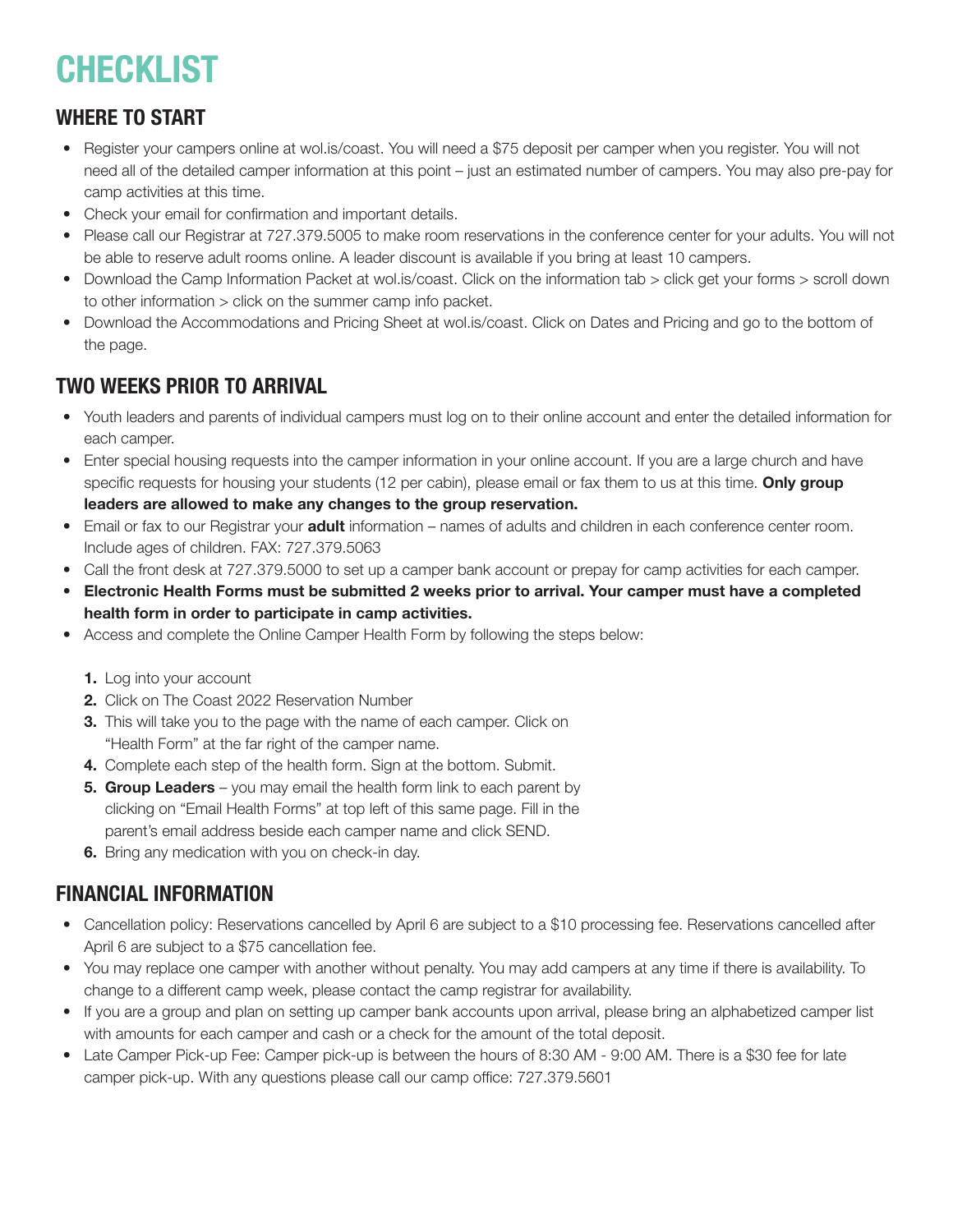# HEALTH INFORMATION

- Collect all medications from campers (prior to check-in). You will be expected to turn in all camper medications to the nurse at check-in. Youth leaders and chaperones are not permitted to administer medications to campers. Medications must be in the original container with the correct doses and instructions. Please have each camper's medications in Ziploc bags labeled with the camper's name.
- Campers must be able to administer their own injections. \*\*\*NOTE: Florida State law requires that all medications taken orally must be turned in. This includes: Tylenol, Midol, vitamins, cough syrup etc. Campers are allowed to keep their inhalers, Epi-pens, and medicated creams.
- Head Lice Check The Coast has a "No Nits" policy for head lice. We use all means possible to hinder the spread of lice, including mandatory inspection by our trained personnel on every camper on camp check-in day. We recommend that you check the head of every camper prior to arrival at camp and treat if necessary. (For a detailed description of our head lice protocol, please download the info sheet from our website at wol.is/coast.)

# OTHER DETAILS

- Pray for your students' hearts to be soft to the leading of the Holy Spirit at camp.
- Campers may not have cell phones at camp. If they need to contact their parents, they can use the phone at The Coast Office or the cell phone of their youth leaders.

# SPIRITUAL EMPHASIS

The Coast is dedicated to seeing each of the young people who set foot on the property make life-changing decisions for Christ. Our goal is to see all campers who attend accept Jesus Christ as Savior, grow closer in their relationships with Him, and demonstrate a desire to share their faith with others. Every element at camp is designed to point in one of these directions. It is our desire to see Every Life Reached and Changed For Eternity.

**Opening Night Rally:** The gospel is presented and an invitation is given.

**Morning Rallies:** Morning Rallies are when the speaker of the week brings a powerful, engaging message built on a book of scripture or a study on the life of a biblical character. These are times of growth for both new believers and established Christians. Exciting dramas emphasizing the camp theme are presented during the junior camp weeks.

**Evening Rallies:** Evening rallies are specifically geared toward preparation and follow up from the campfire dedication service. We believe that once one gives himself over to Christ, the next natural step is dedication. These rallies give practical steps toward living out this dedication.

**Campfire Service:** On Wednesday night, we have our campfire dedication service. During this time, we share the gospel and give the campers an opportunity to dedicate their lives to Christ and to be used by Him by placing all they are, all they have, and all they ever hope to be under His control. This is a very special time for the entire camp.

**Closing Night Rally:** During this rally, we present video testimonies. It is our final meeting with the campers, and we give them an opportunity to see with the entire camp what Christ has done in the lives of campers throughout that week. We also send them off with a message about staying true and strong to the things they were taught at camp and using those things to make a difference in the world around them.

Campers are given a Quiet Time Diary to use during their time at camp – stressing the importance of a daily time with the Lord.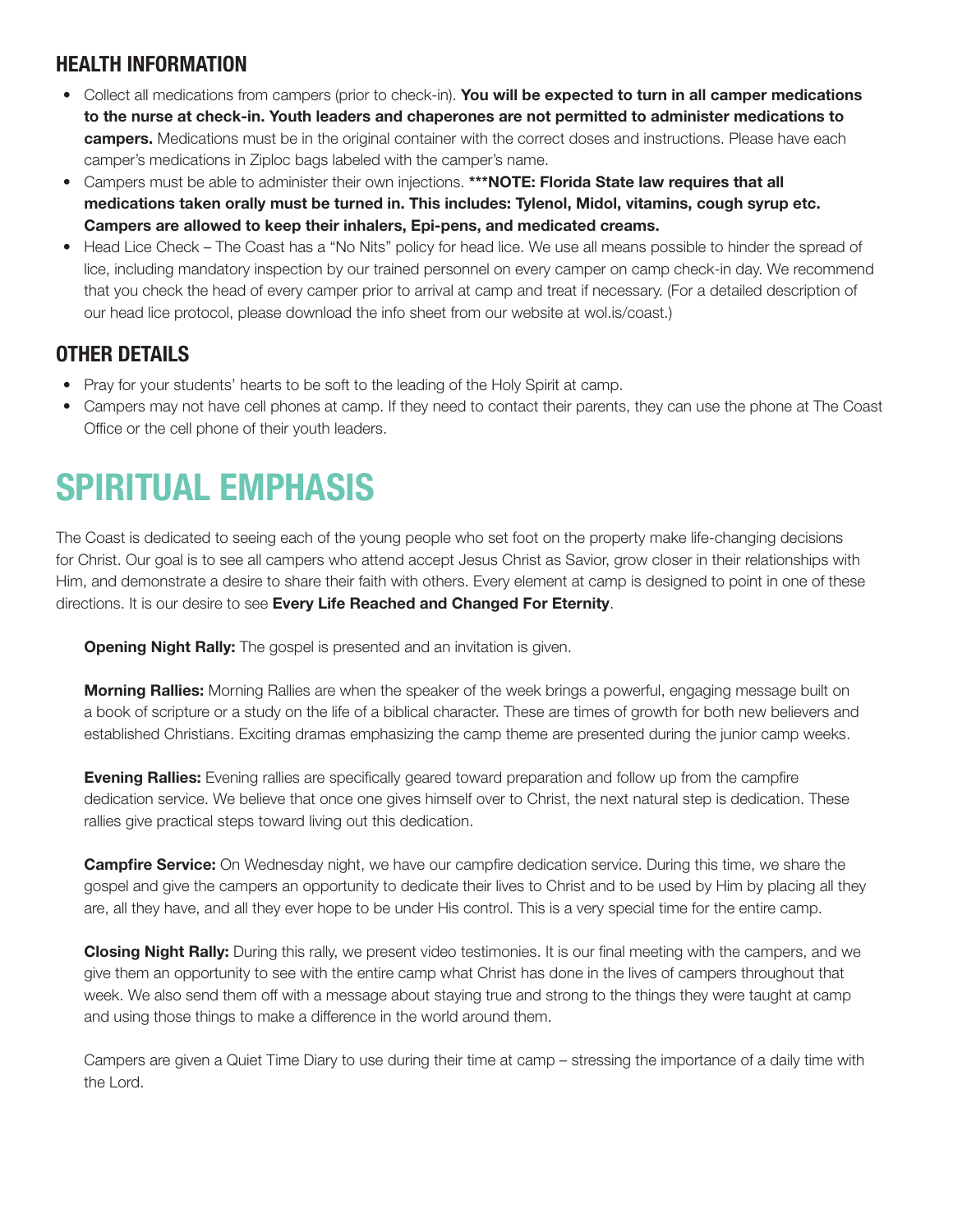# WEEKLY SCHEDULE

Our goal is to prepare a program that will be exciting for each camper who joins us. While the final details of this program will not be laid down until just before camp, we can give you a general picture of what a typical day will look like. The following elements will be part of each day at The Coast:

- Breakfast: Every meal at camp is served family style and contains a variety of hot food, fruit, and cereal. For campers with food allergies, please check our website for a list of food ingredients and a weekly menu, or send an email to flregistrar@wol.org for an allergen guide.
- Morning Rally: Each day, one of our dynamic Bible teachers will open the Word in a practical way. Youth leaders, parents, and chaperones are welcome to attend any of the morning or evening rallies.
- Quiet Time: Each morning, campers and counselors will spend intentional time in God's Word. Campers will be taught how to do an effective Quiet Time, the importance of Quiet Time, and will be helped in the formation of this important discipline.
- Morning Activity: Team competition will fill the remainder of the morning as the program team delivers games that are fun, engaging, and challenging.
- Lunch: (See Breakfast)
- Afternoon: Every afternoon is filled with numerous activities for the campers to enjoy. They may choose to play in sports tournaments, enjoy the swimming pool, waterslide, snack shack, or gift shop. They could also participate in things such as paintball, water tubing, climbing tower, archery tag and target shooting.
- **Dinner:** (See Breakfast)
- Evening Rally: Each evening, a pumped-up rally gets everyone excited about what it means to live for Christ as various speakers cover important topics such as salvation, dedication, and service. Great music, thought-provoking drama, and even some competition will complement the message.
- Night Activities: A flurry of activities is planned for the remainder of each evening, including team games and special events. Then, before lights out, each cabin will be led in devotions by one of their counselors, ending the day with God's Word and prayer.

# DAY CAMPERS

Please follow the Registration procedures on the Checklist on Page 1. Check-in is between 3:00 PM and 5:30 PM. You will meet your counselor upon check-in and receive a pick-up slip that states who has permission to pick up the camper.

Starting the evening of check-in day, there will be a Unit Leader to check in and check out your **Junior Day Camper outside** the Bollback Performing Arts Center and your Teen Day Camper inside the Health Center at these hours:

| <b>Drop Off:</b> $8:30 - 9:00$ AM              | Wednesday* Pick Up:                              |
|------------------------------------------------|--------------------------------------------------|
| <b>Pick Up:</b> Junior Camp   $8:30 - 9:00$ PM | Junior Camp   $6-8$ year-olds   $8:00 - 8:30$ PM |
| Teen Camp   10:30 - 11:00 PM                   | 9-12 year-olds   9:30 - 10:00 PM                 |
|                                                | Teen Camp   10:30 - 11:00 PM                     |
|                                                | *Wednesday Night Campfire Service                |

If you attempt to drop off or pick up your camper outside the designated times, you must go to the Health Center to complete this process. You must have your ID and Day Camper Pass you received at Registration to pick up your camper. If your name is not on the Day Camper Pass, our team will call the parent to verify permission for you to transport the camper. This is for the safety and protection of every child in our care. Day campers may bring a backpack containing items they will need for the day – Bible, notebook, swimsuit, towel, sunscreen, water bottle, spending money, medication, change of clothes (just in case) etc. Day campers will be placed in a group from a cabin and may change to an overnight camper mid-week (for an additional fee) only if a bed is available.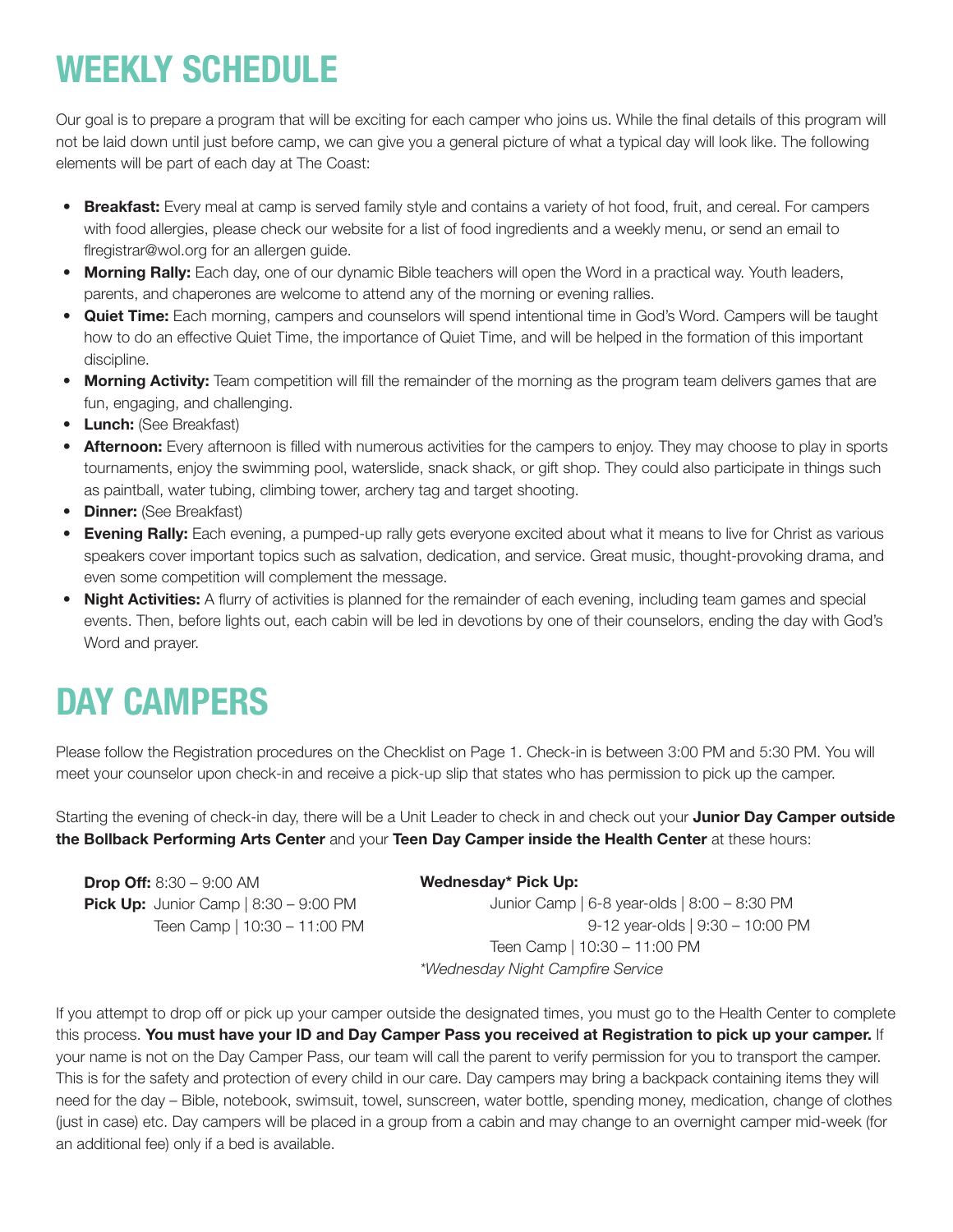# UPON YOUR ARRIVAL

## CHECK-IN TIME | 3:00 - 5:30 PM & CHECK-OUT TIME | 8:30 - 9:00 AM

### NOTE: If you will be arriving later than 5:30 PM, or if it is necessary to suddenly change your arrival plans (vehicle troubles, etc.), please notify the Conference Center Front Desk immediately at 727.379.5000.

You will be greeted by one of our staff members and given directions to our registration building. At this time, you will receive your camper housing and PAID t-shirt cards.

Upon arrival to our registration building, we ask that you do the following:

- 1. Collect all health forms and medications from campers.
- 2. Send all campers to the head check station. The Coast has a "No Nits" policy for head lice.
- **3.** Send a youth leader or parent through the Registration process.
- 4. Do not unload any luggage until after Registration is complete, and you have met your counselor.

# **REGISTRATION**

## STATION 1

### Camper Check-In/Finance

Check in campers and pay balance for campers and youth leader rooms if needed.

## STATION 2

#### Camper Bank

Put money in the camper bank account – cash only. At the end of the week, any camper bank accounts with a balance of \$5 or less will be donated to the camp scholarship or One for One program.

## STATION 3

### Health Center

Review health forms and medications. Electronic Health Forms must be completed correctly and signed by parents or legal guardians. This includes the vaccination records and health insurance info. If these forms are not done, you will be responsible for calling the parent and obtaining the info. All medication must be turned in at this time.

## STATION 4

### Camp T-Shirts

Pickup pre-paid t-shirts. Additional t-shirts can be purchased at our camp store.

## STATION 5

### **Activities**

We have several specialty paid activities at camp, such as water tubing and paintball. It is suggested to pre-pay and sign up for activities before arriving at camp due to availability, but activities can also be purchased at the Activities Station upon arrival (availability is limited).

## STATION 6

### Meet Your Counselors

Head to your cabin, where you will meet your counselors.

*\*Adults who are staying with us for the week may now proceed to the Front Desk of the Conference Center to check into their rooms.*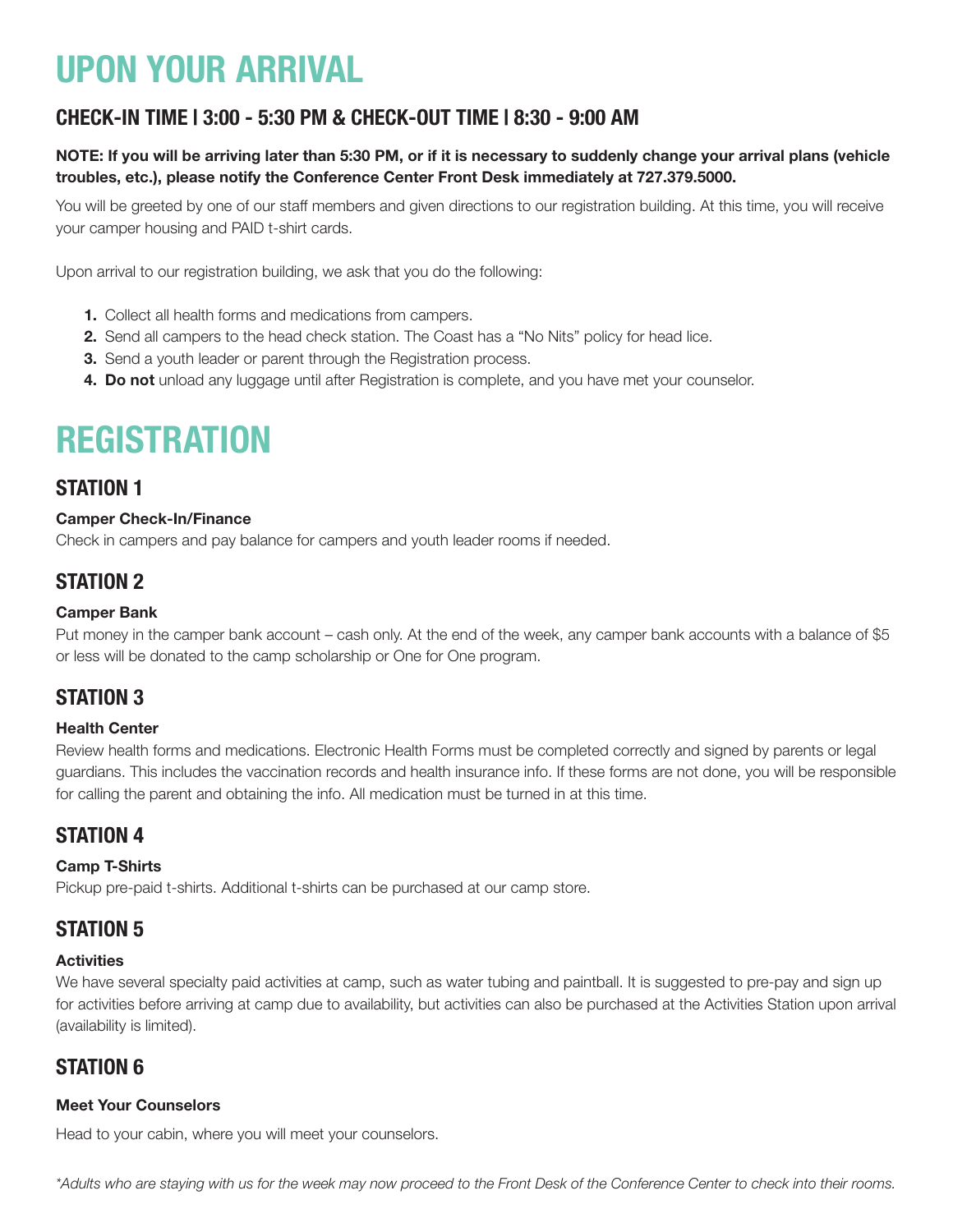# F.A.Q.

### Are there any additional charges for campers?

We try to keep our additional charges to a minimum. A list of additional charges can be found in the Camp Activities section of this packet.

### What if a camper is coming in by plane?

Round trip van shuttles from Tampa International or St Pete Airport are available. Please call the Conference Center Front Desk at 727.379.5000 at least 48 hours in advance to reserve your transportation. The charge is \$25 per person, per way.

### What are the cabin facilities like?

Campers sleep on bunk beds in air-conditioned cabins with bathroom facilities inside each cabin. Each room houses 12 campers and 2 counselors. Groups are automatically housed together as much as possible unless requested otherwise. When a large group exceeds the cabin size, they will be housed by age unless requests are made.

### What is the food like?

The food served at camp is the finest quality and is prepared under strict supervision. A well-balanced diet is planned for each day. Campers are served family style and are free to eat as much as they desire. Optional sandwiches and cereal is available at each meal. Candy and snacks are available at the Snack Shack. Campers are also welcome to bring their own snacks and drinks.

### What is the Camper Bank Card?

We recommend campers put their spending money on their Camper Bank Card. This card can be used for activities, pizza, the snack shack, the camp store, etc. The amount of spending money your camper brings is up to the parent. Word of Life is not responsible for any money or items not deposited in the bank. You may call 727.379.5000 to set up a camper bank account prior to arrival. At the end of the week, any camper bank accounts with a balance of \$5 or less will be donated to the Life Change Scholarship or One for One fund.

### What if I forget things at camp?

Please put your name on every item you bring to camp – including clothing. Lost and found articles are returned COD upon claim by parents up to 30 days after the end of their camping week. Call 727.379.5020 for lost items.

### Can I call my camper?

Please limit calls to campers for emergencies only. The Camp Office can be reached by calling 727.379.5600. A message will be taken, your camper will be informed, and they may return your call. No calls after 10:00 PM unless it is an extreme emergency. Campers may not have cell phones at camp.

### Who are the counselors?

The counseling staff at The Coast is of the highest caliber. They have been carefully selected and specially trained. Each counselor has just completed a school year at Word of Life Bible Institute, filled with extensive training in the Bible and camp ministry. They have also completed first aid classes and were subject to state and federal background checks.

# CAMPERS WITH FOOD ALLERGIES

### (Gluten, dairy, peanut, etc.)

Please send an email to flregistrar@wol.org to receive an Allergen Guide that contains our summer menu and food ingredients. For campers with severe allergies, we suggest they bring their own food, because we cannot guarantee there will be no cross-contamination. We will have a dedicated refrigerator for campers in which they may store any food they would like to bring that would help ensure they have enough of the right kind of food. Many gluten-free items are available, and a fresh salad is available at any dinner meal. Campers are encouraged to have their counselors check with the chefs concerning optional menu items at each meal.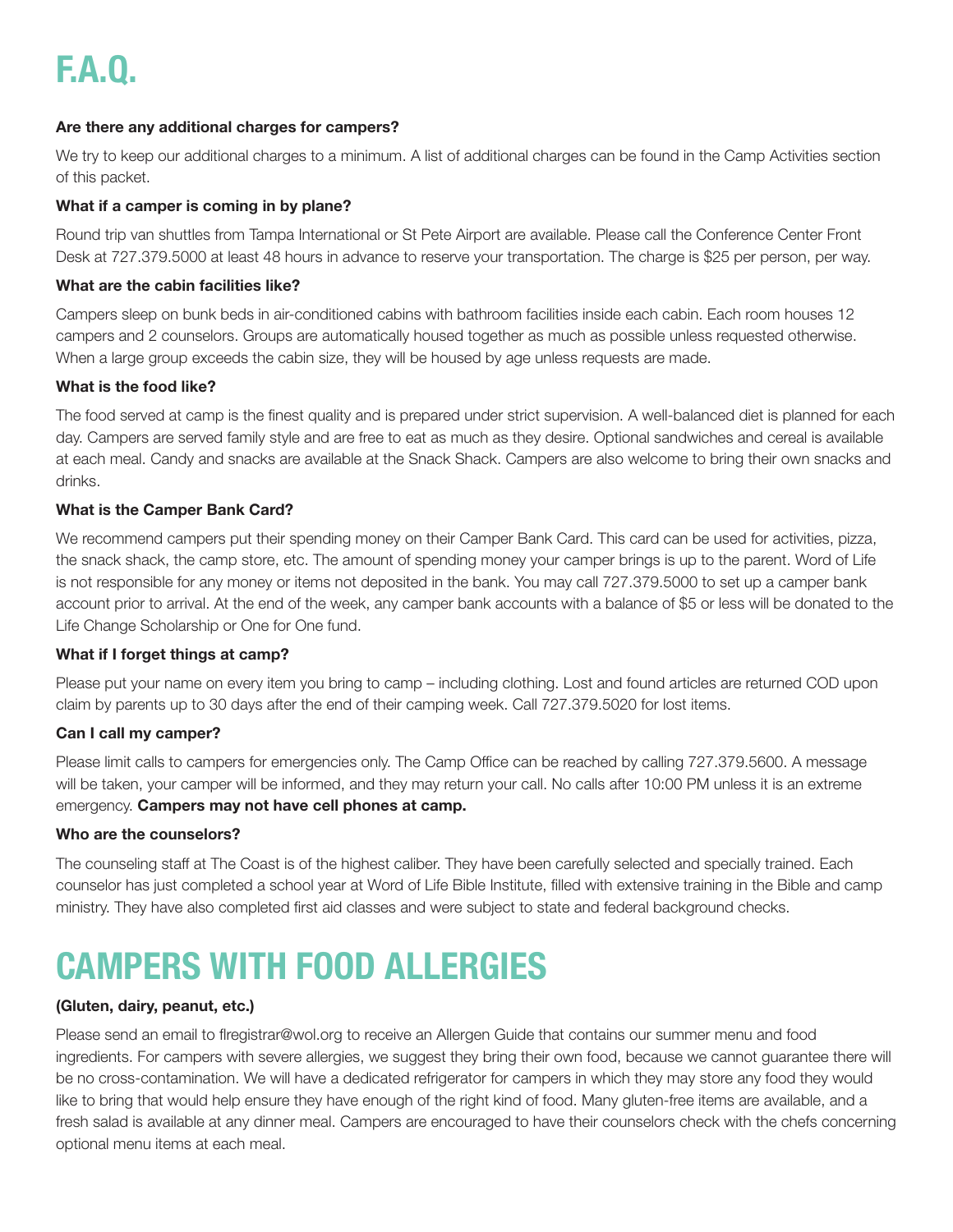# CAMP ACTIVITIES

- Water Slide and Swimming Pool
- Climbing Tower
- Ninja Warrior Obstacle Course
- High/Low Ropes Course
- Basketball/Volleyball/Gaga Ball
- Inflatables

## • Paintball Target Shooting

- Archery/BB Gun Target Shooting
- Games and team competitions
- Trail Bikes
- RC Cars
- Go Karts

# CLIMBING TOWER

Each camper may try his or her hand at our 40 foot, three-sided climbing tower, which is available all afternoon and in the evening under the lights. The tower can be tackled by a beginner while still proving to be a challenge for the most experienced climber. The Coast provides all safety equipment, and all our facilitators are properly trained and certified.

# SWIMMING POOL

A swim test is required for Junior Campers who would like to use the pool. Certified lifeguards are on duty when the pool is open.

# PAID ACTIVITIES

## RC CARS

## \$5 – ages 9 and up

Race your friends with our remote control cars on our dirt/stone track.

# BIKE TRAIL RIDES

## \$5 – ages 9 and up

Take a trail ride on a Fat Bike. These bikes make for a great experience when riding and exploring the wooded trails at The Coast.

# PAINTBALL COURSE

## \$15 – Teen Camp Only

Each paintball session lasts one hour and can include up to 20 campers at once. Two teams are formed, and various types of games are played on our large, wooded field. Campers are required to wear proper clothing. Masks and paintball markers are provided, as well as 100 paintballs. Extra paintballs are available for purchase. Campers are not permitted to bring their own paintballs. Campers may bring their own guns, which will be kept in the office between paintball sessions. Target practice is available for junior campers.

# WATER TUBING

## \$20 – ages 9 and up

Campers may go water tubing at an area lake in the afternoon (transportation provided). Equipment and life vests are also provided.

# GO KARTS

Take a spin in our brand-new, two-seater Hammerhead Go-Karts! This 45-minute experience starts by getting to your vehicle as you review some basics before driving out to the course together. Then hang on tight as you take a trail ride through the woods and around the swamp. Finish your experience at our wide-open Dirt Track where you can kick things up a notch as you race around the circle!

## Hammerhead Mudhead – Small Kart – Ages 10+

Mudhead operators and passengers must be 10+ years of age and will operate under the supervision of our Camp Crew. All operators and passengers under the age of 18 will be required to have a signed waiver on file from their parent or guardian to participate. Blank waivers can be found at https://camps.wol.org/youth-camps/the-coast/ and will also be offered at Camp Registration at the Activities Table.

| <b>Driver</b>                       | \$15 |
|-------------------------------------|------|
| Passenger (sign-up at registration) | \$15 |

## Hammerhead GTS150 – Large Kart – Ages 16+

GTS150 operators must be 16+ (passengers 12+) years of age and will operate under the supervision of our Camp Crew. All operators and passengers under the age of 18 will be required to have a signed waiver on file from their parent or guardian to participate. Blank waivers can be found at https://camps.wol.org/youth-camps/the-coast/ and will also be offered at Camp Registration at the Activities Table.

| <b>Driver</b>                       | <b>S15</b> |
|-------------------------------------|------------|
| Passenger (sign-up at registration) | \$15       |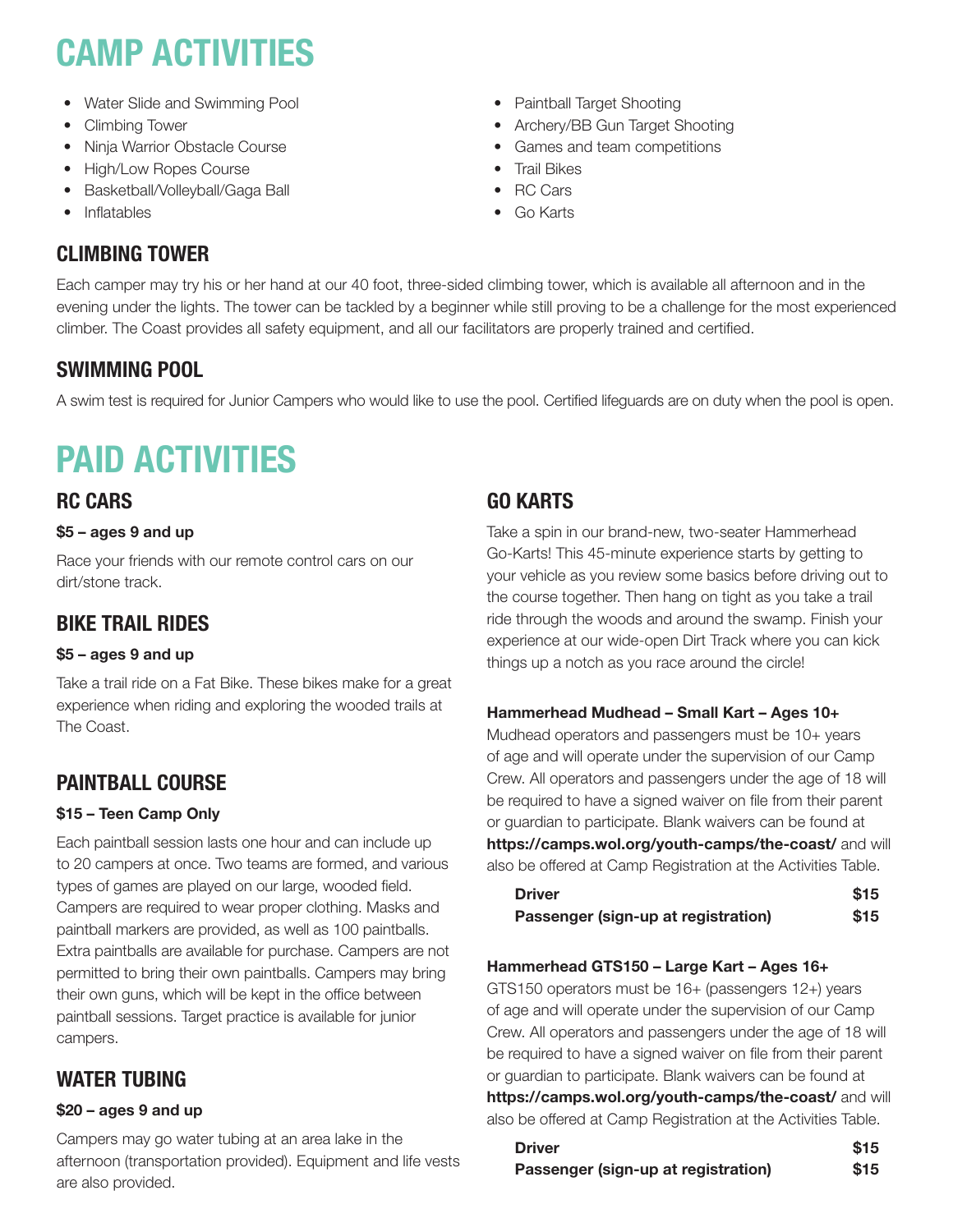# FOOD SIGNUPS

Throughout the week we will have different opportunities for campers to sign up for special food items.

Each day is as follows:

## SUNDAY NIGHT

### Cookout

Various cookout items such as hot dogs and hamburgers will be available for campers to purchase during their evening free time.

## MONDAY NIGHT

### Pizza

Campers will have the opportunity to purchase pizza that will be delivered to their cabins at in-dorms.

## WEDNESDAY AFTERNOON

### Dairy Queen Blizzards

Dairy Queen mini blizzards will be made available for purchase at the Snack Shack during afternoon free time.

## THURSDAY NIGHT

### Chick-Fil-A

Chick-fil-a sandwiches and tea will be available for purchase to enjoy during our All-Star basketball game.

# CONFERENCE CENTER GUESTS

Adult guests/youth leaders are welcome to stay in one of the Conference Center rooms. The package price is for room and meals – per person. A continental breakfast will be served at the Conference Center, and lunch and dinner will be served in our Signature Dining Room.

### Conference Center Room

(first or second floor) one queen bed, one set of twin bunk beds or two queen beds, private bath.

### Executive Suite

Living room with one queen sleeper sofa, one king bed in bedroom, private bath. *Limit four people*

### Villa

House with two bedrooms (one with king bed and one with two twin beds), two baths,

living room (sleeper sofa), dining room, full kitchen, back porch. *Limit six people*

### Childcare

Available at no charge for children of Conference Center guests (except Sunday evening) Age 0-5 – during morning and evening meetings – all camp weeks.

Age 6-12 – hours vary – Teen weeks only (Bible lessons, songs, games, crafts, snacks, etc.)

### Adult Activities (Optional)

(optional) Sign-up sheet in Conference Center lobby. These vary each summer – bowling,

beach trip, mall, golf, canoeing, mini golf, paintball, climbing tower, etc.

Please call **727.379.5005** to reserve your room.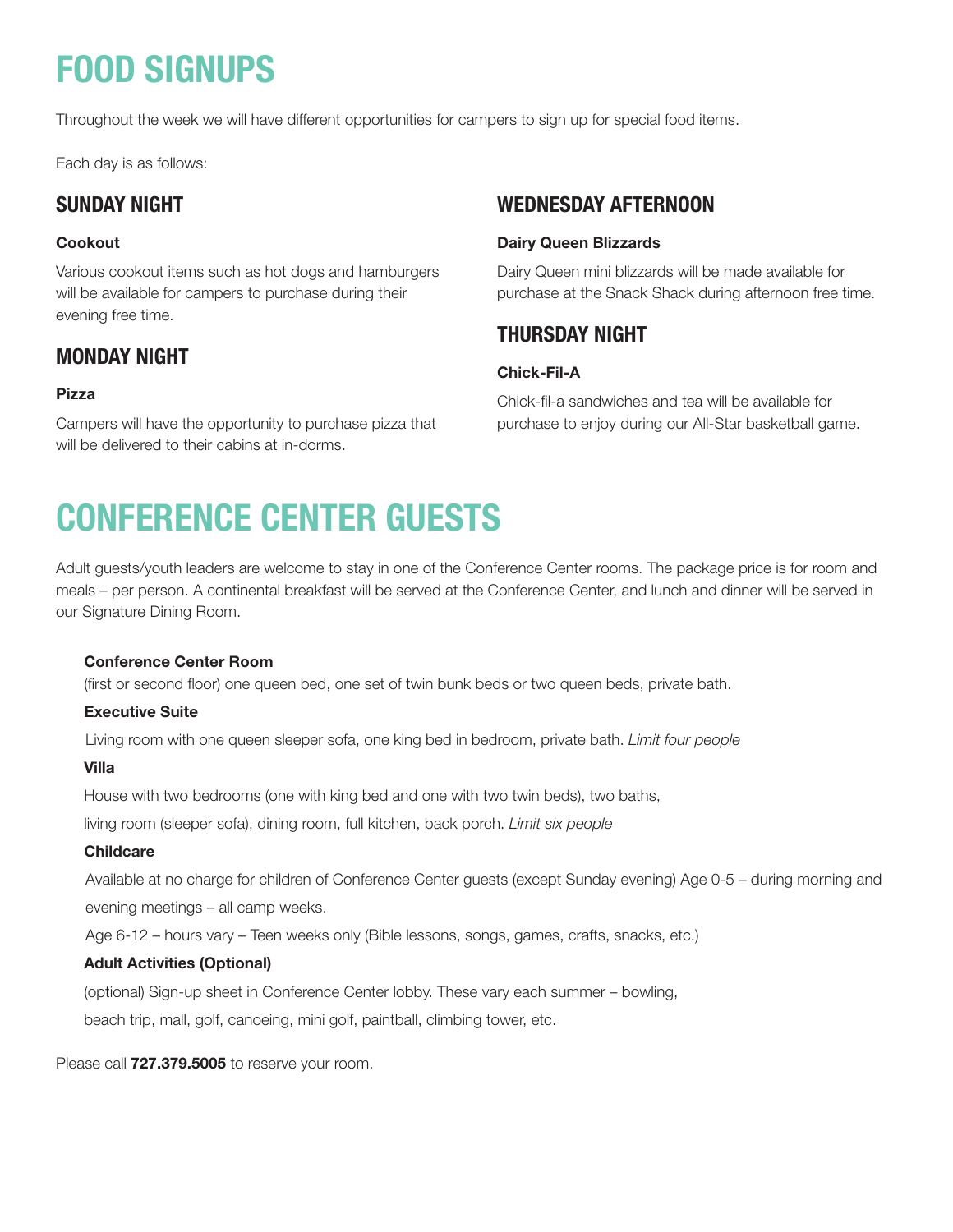# DISCOUNTS AND SCHOLARSHIPS

*One discount per camper. Scholarships/Discounts cannot be stacked.*

**Early Registration Discount** – \$30 off for each camper registered by April 6.

**Come Back Discount** – \$250 for each additional week of camp.

**Military Discount** – 15% off for children of active soldiers or veterans.

Word of Life Bibile Institute Alumni Discount - 15% off for children of Word of Life Bible Institute alumni.

Sibling Discount – First camper in family regular price, second camper (sibling) 15% off, third camper (sibling): 20% off, any additional siblings 25% off.

Youth Leader Discount – Discounts on room reservations are available for leaders who bring at least 10 campers.

Life Change Camper Scholarship Fund – Full and half scholarships are available, a deposit is not included Based on financial need.

To apply, please fill out the application available on our website, **wol.is/coast**, top right of the page. Mail to the address on the form or fax to 727.379.5097. The scholarship committee will meet in the spring to consider the requests received. You will be notified by email of the decision. Apply early!

# CAMPER CHECKLIST

 $\Box$  Bible Pen/Pencil Pillow  $\Box$  Toothbrush/Toothpaste Hairbrush/Comb Sunscreen **Camper bank money** Notebook Sleeping bag or sheets and blanket **Bath/Pool Towels** | Soap and Shampoo Deodorant Bug Repellant Water Bottle

# DRESS CODE/PACKING LIST

- Casual Clothes (t-shirts, jeans, shorts, jacket, etc.) Shorts must be fingertip length (mid-thigh). Skirts must be knee length. Sleeveless shirts and tank tops must cover at least half the shoulder. NO tight fitting shorts, pants, or tops. NO spaghetti strap tank tops.
- Bathing Suit: modest beachwear. One-piece suit for girls – trunk style for guys. No brief style or spandex suit for boys. No bikini for girls.
- Shoes (comfortable sneakers or sandals)

Make sure the camper's name is on every item they bring to camp, including clothing. Any clothing that does not meet the above standards will not be permitted. Do not bring any items that are valuable/heirlooms, etc.

Please do not bring cell phones, music/media players, laptops, iPads, iPods, knives, gaming devices, books, magazines, e-readers, etc.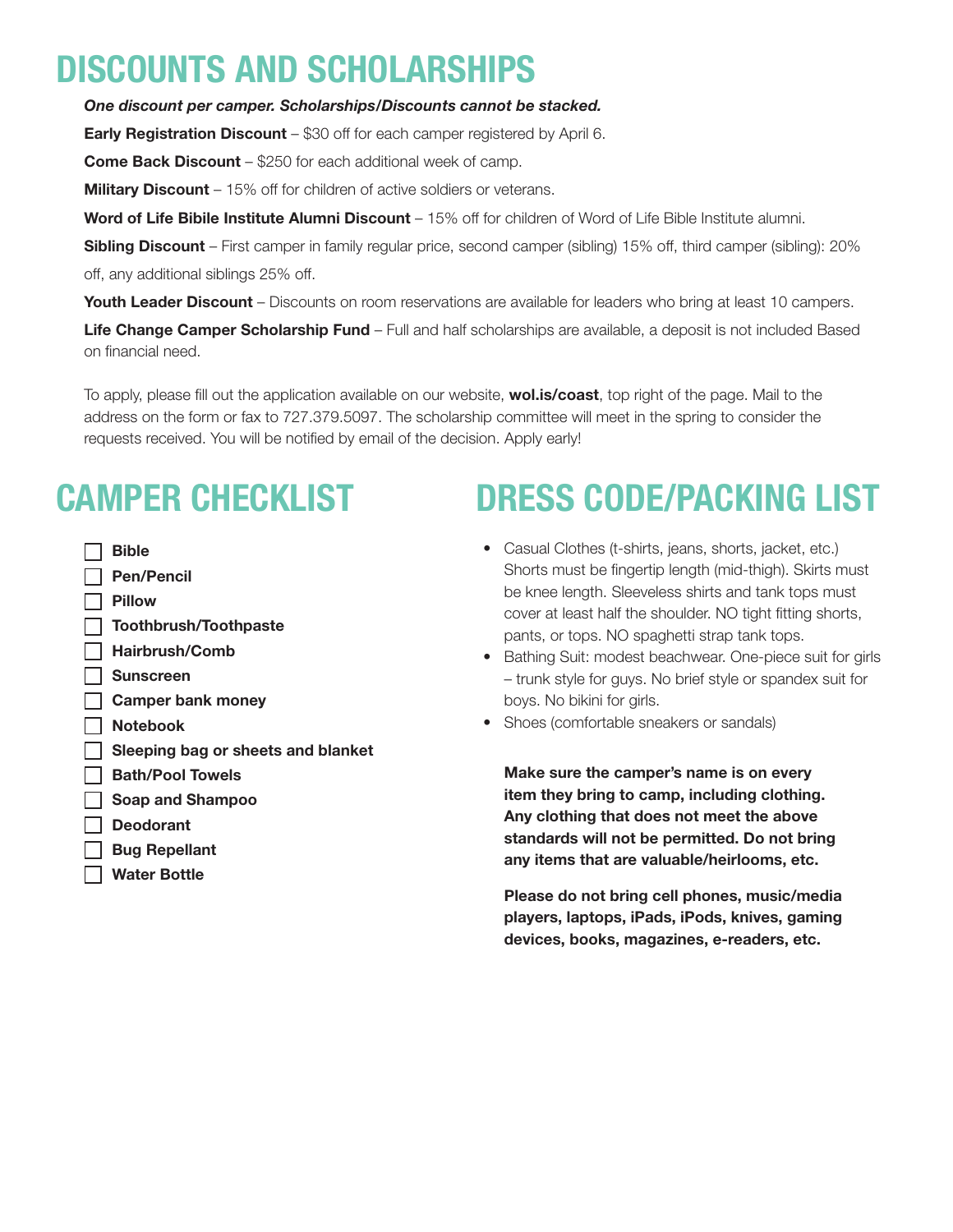# **DIRECTIONS**

# FROM US 19 SOUTH

Head north on US 19 to Hudson Ave. Turn east (right) on Hudson Ave. Bayonet Point Hospital is on the right. Go 8 miles to the Word of Life entrance. Turn right into the drive.

# FROM US 19 NORTH

Head south on US 19 to Hudson Ave. Turn east (left) on Hudson Ave. Go 8 miles to the Word of Life entrance. Turn right into the drive.

# FROM US 41

Head toward State Road 52. Turn west onto SR 52. Head west about 4 miles to Hays Rd (at a stop light). Turn north (right) onto Hays Rd for 2 miles. Turn west (left) onto Hudson Ave. The Word of Life entrance is down 1⁄2 mile on the left.

# FROM I-75

Exit to State Rd 52, exit number is 285. Head west 15 miles to Hays Rd (at a stop light). Turn north (right) onto Hays Rd for 2 miles. Turn west (left) onto Hudson Ave. The Word of Life entrance is down 1/2 mile on the left.

# FROM TAMPA AIRPORT

Follow the signs to the Veteran's Expressway North (also called Suncoast Parkway when you get further north). This is a toll road. Take the State Rd 52 exit (exit 27). Head west (left) for about 1 mile to Hays Rd (stop light). Turn north (right) onto Hays Rd for about 2 miles. Turn west (left) onto Hudson Ave. The Word of Life entrance is down 1⁄2 mile on the left. The drive will take about 40 minutes from the airport. About 1⁄2 mile down Word of Life Dr on the right side is the Jack Wyrtzen Conference Center building, where the adults will reside and eat their meals. The next building on the right is the Harry Bollback Performing Arts Center where The Coast registration will take place. The dining hall/health center is located at the far end of the circle directly across from the Hangar. Cabins are also in this area.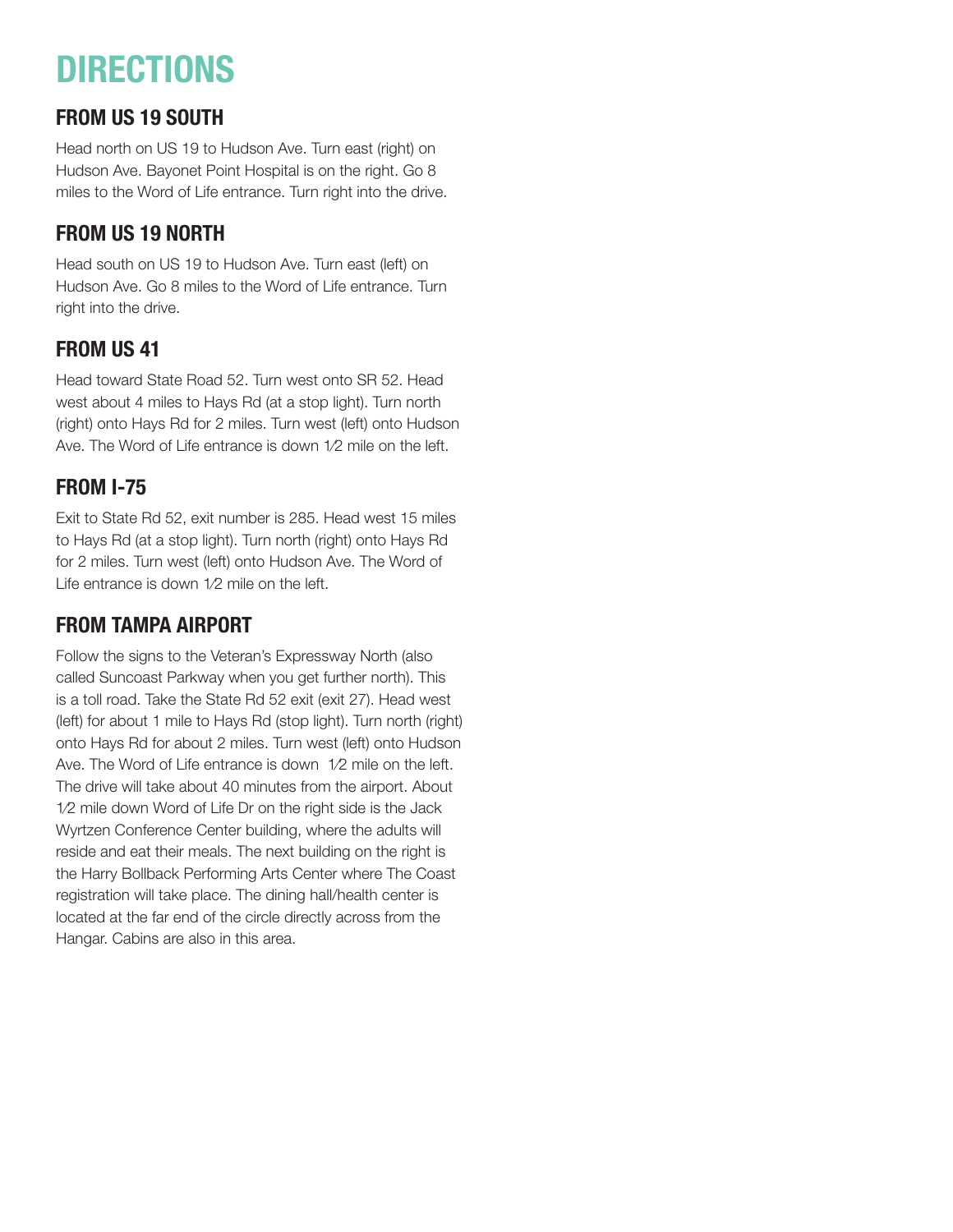# PHONE NUMBERS AND ADDRESSES

### Word of Life Florida, 13247 Word of Life Drive, Hudson, FL 34669

Conference Center: Front desk – 727.379.5000.

This number can be used to contact youth leaders who are staying here with their youth groups, to set up camper bank accounts and to arrange airport pick-up.

The Coast Office: 727.379.5601.

This number can be utilized by parents leaving messages for their campers.

**Health Center: 727,379,5034 or 727,379,5680.** 

This number may be utilized to contact the camp nurse on duty.

Lost and Found: 727.379.5020 or Barbara at biziemer@wol.org

**Camp Registration:** Register your campers online at wol.is/coast. Please call us to register your youth leaders. You will not be able to register your adults online. Please call 727.379.5005 or email vickys@wol.org or landrews@wol.org to register your youth leaders.

**Camp Directors:** 727.379.5000, 727.379.5034 or 727.379.5600 Kyle Gray at kylegray@wol.org, Ethan Warren at ethanwarren@wol.org , or Bobby Brown at rmbrown@wol.org

**Email Your Camper:** floridacampermail@wol.org or flregistrar@wol.org

Upon receipt of any email correspondence, our camp office staff will print the email and deliver it to the

camper. Please send it with the camper name and camp week in the subject portion of the email.

Camper Mail: Regular mail is accepted and well received by the campers. Please use the address below for any camper mail:

*Camper Name Week/Date of Camp Word of Life Florida 13247 Word of Life Drive Hudson, FL 34669*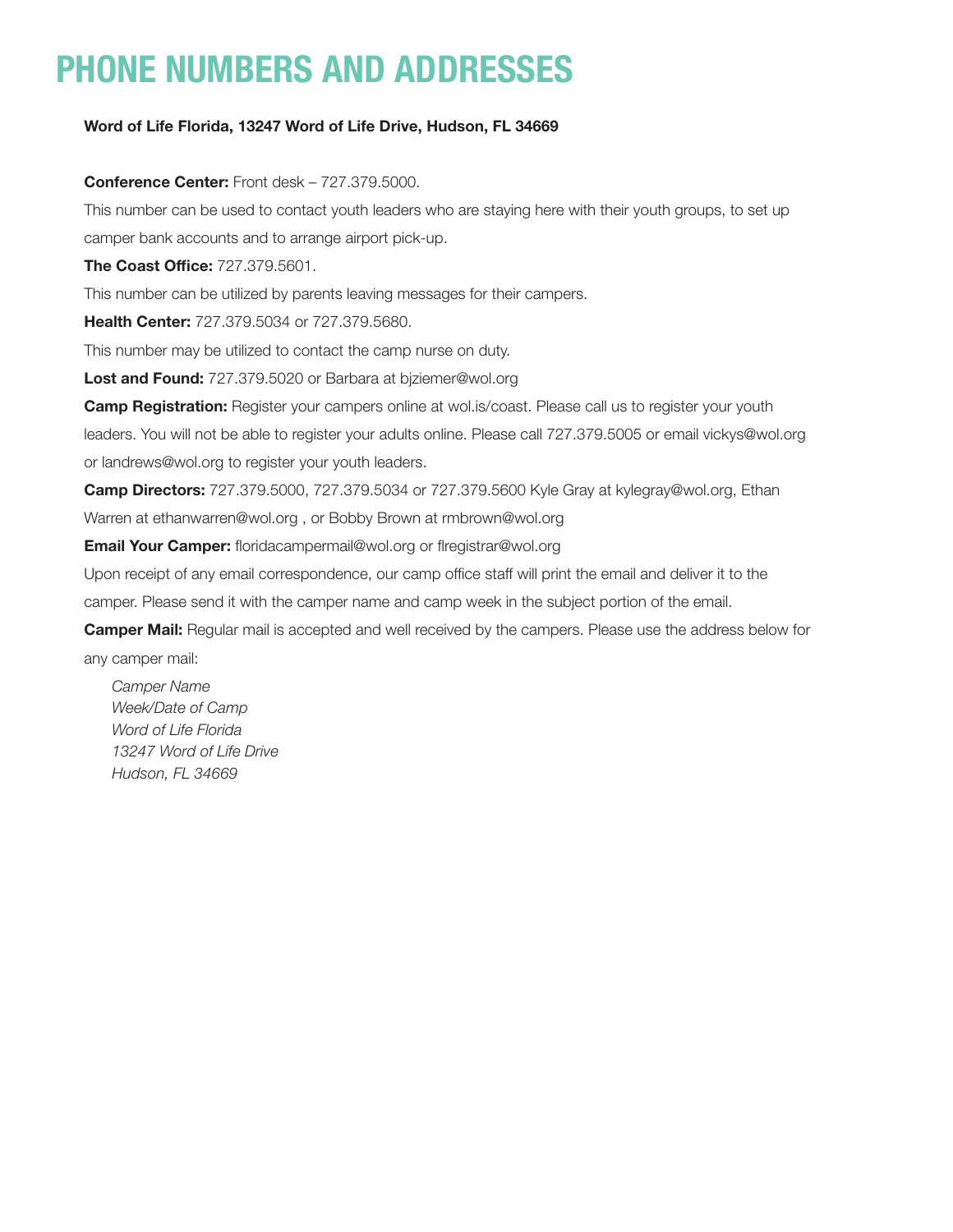# PRICING INFORMATION

## THE COAST

### 2022 Rates, Dates, Speakers

WEEK 1 Alejandro Nüesch (Teen) – June 5 - 11 WEEK 2 Brent Finchum (Teen) – June 12 - 18 WEEK 3 Cam Triggs (Teen) – June 19 - 25 WEEK 4 Rich Andrews (Junior) – June 26 - July 1 WEEK 5 Ethan Warren (Junior) – July 3 - 8 WEEK 6 Kyle Gray (Teen) - July 10 - 16 WEEK 7 Brandon Arnold (Junior) – July 17 - 22 WEEK 8 Scott Foreman (Teen) – July 24 - 29

Junior Weeks: Ages 6-12 Teen Weeks: Ages 12-18

## CAMP PRICING

*\$75 deposit per camper – must be paid at time of reservation* Teen Camp *(ages 12-18) (overnight)*: \$399 per camper Teen Day Camp *(no overnight accommodations)*: \$279 per camper Junior Camp *(ages 6-12) (overnight)*: \$344 per camper Junior Day Camp *(no overnight accommodations)*: \$253 per camper

## EARLY REGISTRATION DISCOUNT

*Must register by April 6* Teen Camp: \$369 Junior Camp: \$314

**Cancellation Policy:** Reservations cancelled by April 6 are subject to a \$10 processing fee. Reservations cancelled after April 6 are subject to a \$75 cancellation fee. You may substitute campers. You may add campers at any time if there is availability.

# CONFERENCE CENTER ADULTS

### *Includes Meals*

Call 727.379.5005 to reserve a room, cannot reserve on website. \$75 deposit per room – must be paid at time of reservation.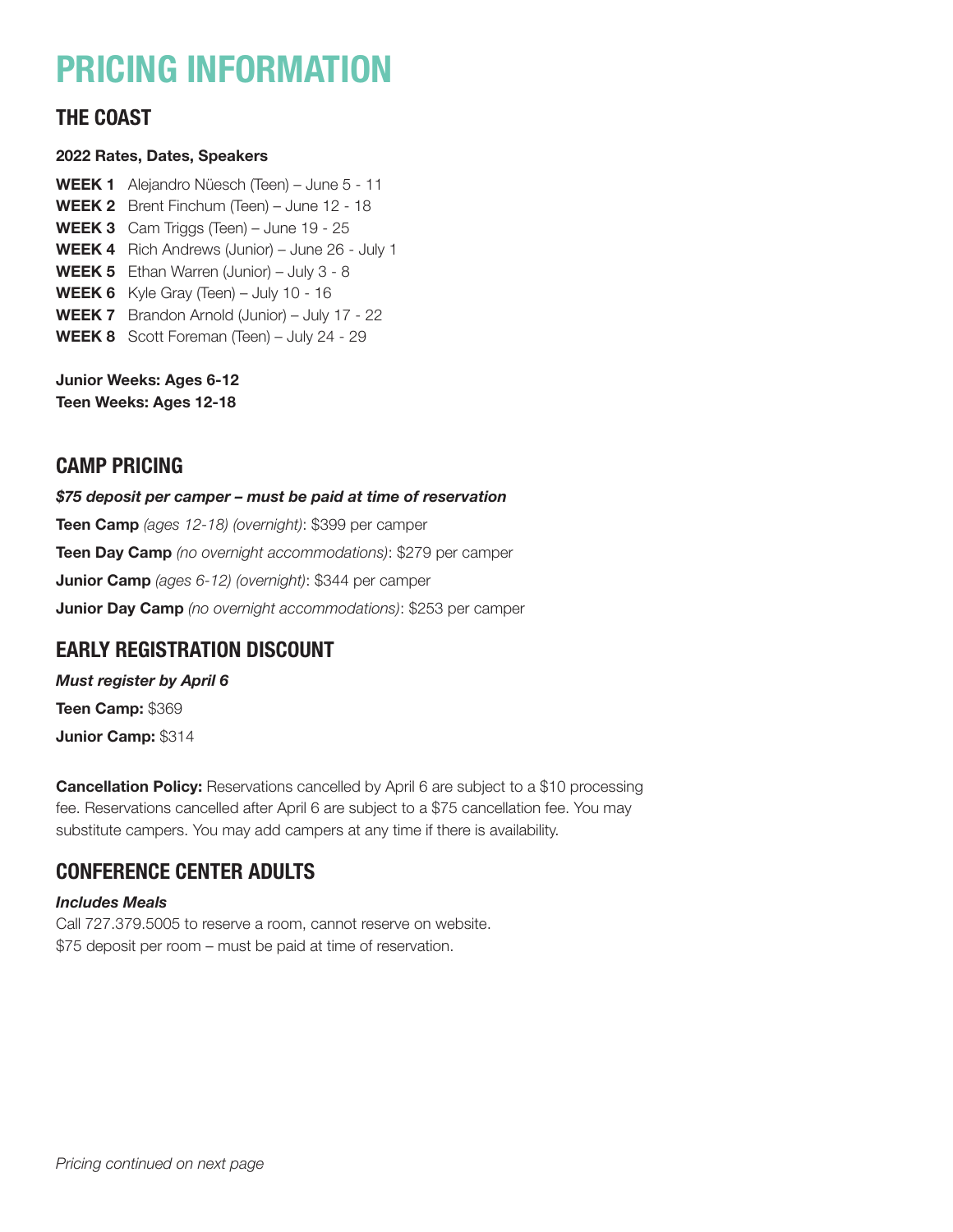## TEEN WEEKS

### *Prices are per person, per week, and include meals.*

| <b>Executive Suite</b> | Villa                 |
|------------------------|-----------------------|
| Adult - \$667          | Adult - \$742         |
| Teen $(13-17) - $450$  | Teen $(13-17) - $530$ |
| Child $(4-12) - $250$  | Child $(4-12) - $330$ |
| Child $(0-3)$ – Free   | Child $(0-3)$ – Free  |
|                        |                       |

## JUNIOR WEEKS

*Prices are per person, per week and include meals.* 

| <b>Conference Center Room</b> | <b>Executive Suite</b> | Villa                 |
|-------------------------------|------------------------|-----------------------|
| Adult – \$375                 | Adult - \$555          | Adult - \$620         |
| Teen $(13-17) - $250$         | Teen $(13-17) - $375$  | Teen (13-17) - \$440  |
| Child $(4-12) - $135$         | Child (4-12) - \$210   | Child $(4-12) - $275$ |
| Child $(0-3)$ – Free          | Child $(0-3)$ – Free   | Child $(0-3)$ – Free  |
|                               |                        |                       |

Leader Discount: For every 10 campers, one adult receives a 25% discount on the room rate.

Conference Center Room: two queen beds, private bath, small fridge.

**Executive Suite:** Living room with queen sleeper sofa, king bed in bedroom, private bath, small

fridge, microwave. *Limit four people*

**Villa:** House with two bedrooms (one with two twin beds and one with one king bed), two

baths, living room (sleeper sofa), dining room, full kitchen, back porch. *Limit six people*

### Register your campers at wol.is/coast

### Please call 727.379.5005 to register your adults.

Follow Word of Life Coast on Facebook for camp announcements, pictures, videos, and live-streaming of camp meetings

For camp speaker information, visit wol.is/coast.

For our health form, scholarship form, or camp info packet, visit wol.is/coast.

### Camp Registrars

- Vicky Steinberger | vickys@wol.org
- Lynn Andrews | landrews@wol.org
- Phone | 727.379.5005
- Fax | 727.379.5063